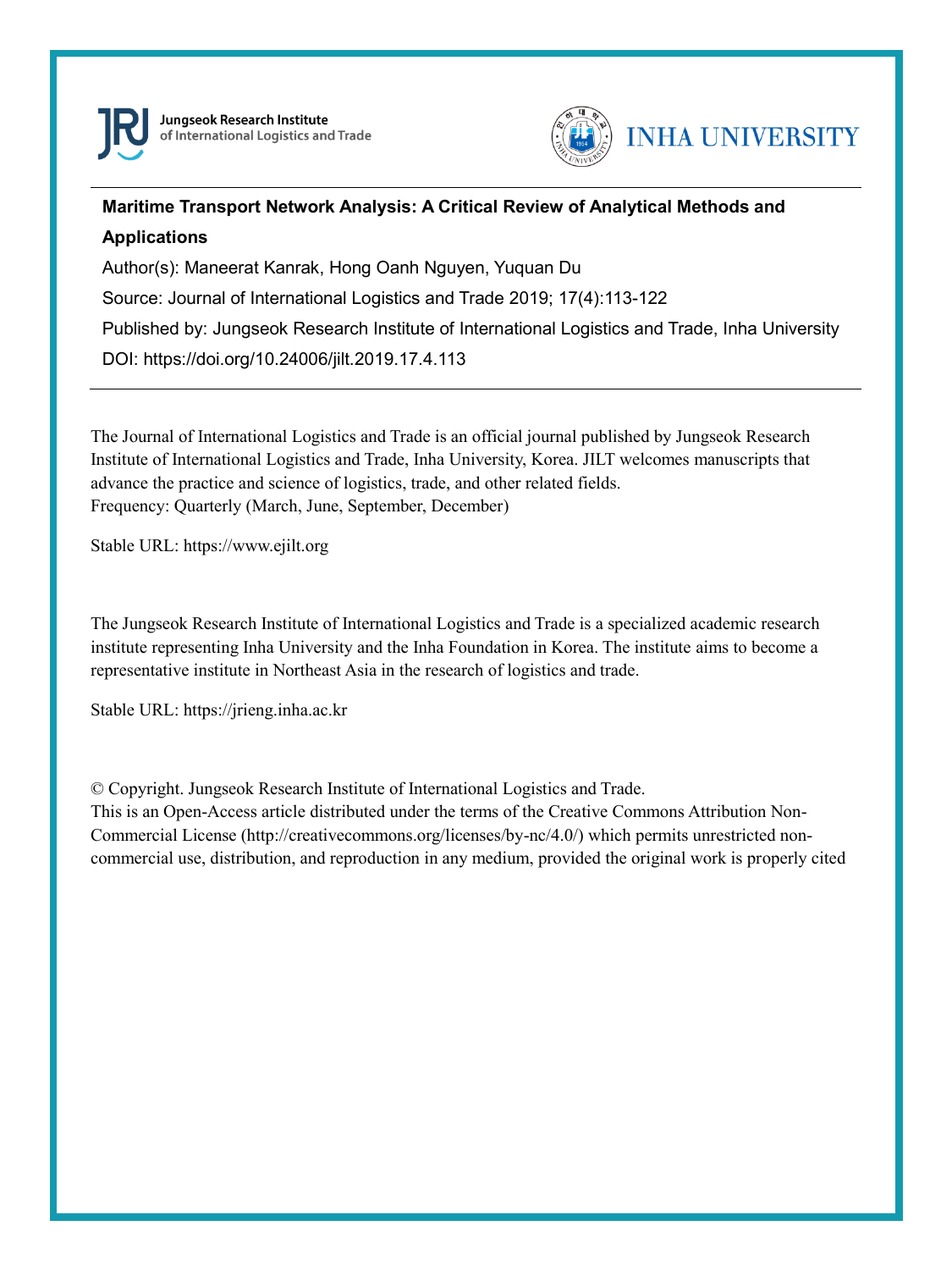# Journal of **International Logistics and Trade**



# **Maritime Transport Network Analysis: A Critical Review of Analytical Methods and Applications**

Maneerat Kanrak , Hong Oanh Nguyen, Yuquan Du

National Centre for Ports and Shipping, Department of Maritime and Logistics Management, Australian Maritime College, University of Tasmania, Tasmania, Australia

#### **ARTICLE INFO**

## **ABSTRACT**

**Article history:**  Received 06 November 2019 Accepted 30 December 2019

**Keywords:**  Transportation networks Shipping network Statistical properties Network analysis Models and applications This paper presents a critical review of the economic network analysis methods and their applications to maritime transport. A network can be presented in terms of its structure, topology, characteristics as well as the connectivity with different measures such as density, degree distribution, centrality (degree, betweenness, closeness, eigenvector and strength), clustering coefficient, average shortest path length and assortative. Various models such as the random graph model, block model, and ERGM can be used to analyse and explore the formation of a network and interaction between nodes. The review of the existing theories and models has found that, while these models are rather computationally intensive, they are based on some rather restrictive assumption on network formation and relationship between ports in the network at the local and global levels that require further investigation. Based on the review, a conceptual framework for maritime transport network research is developed, and the applications for future research are also discussed.

© 2019 Jungseok Research Institute of International Logistics and Trade. All rights reserved.

# **1. Introduction**

-

Transportation networks including those for rail, air, road and maritime transport play a critical role for the economy in terms of production, consumption and international trade. The maritime sector helps to move more than 90% of world trade by volume. Network research is an emerging area applied to various disciplines including maritime transport. In general, network comprises of two basic components including nodes and edges. A node is a set of basic elements, entities or fundamental units. An edge is the set of node pair which presents the relationship or connection between nodes. The connectivity between nodes of a network depends on the nature of the network. In transport networks, nodes are transport ports or terminals connected by transport service. In a maritime transport network, nodes or vertex can be seaports, dry ports, terminals and depots, and links or edges refer to transport service such as shipping, road, rail and air transport services.

In the last decade, various aspects of maritime networks have been studied including network flows (Ducruet, 2016), worldwide production network (Jacobs et al., 2010), liner cooperation or port resilience networks (Justice et al., 2016; Wilmsmeier, 2016) and intermodal transport networks (Lee et al., 2014). Many studies have focused on network configurations and organizations, e.g. the hierarchies and statuses of port networks (Ducruet et al., 2010a; Ducruet et al., 2010b), competition and cooperation (Jacobs, 2007), the containerization, globalization, and regionalization of ports (Notteboom and Rodrigue, 2005; Rodrigue and Notteboom, 2013), network competition and topology analysis (Nguyen,

Corresponding author: ' National Centre for Ports and Shipping, Department of Maritime and Logistics Management, Australian Maritime College, University of Tasmania, Newnham Dr, Newnham TAS 7248, Australia; Email: Maneerat.Kanrak@utas.edu.au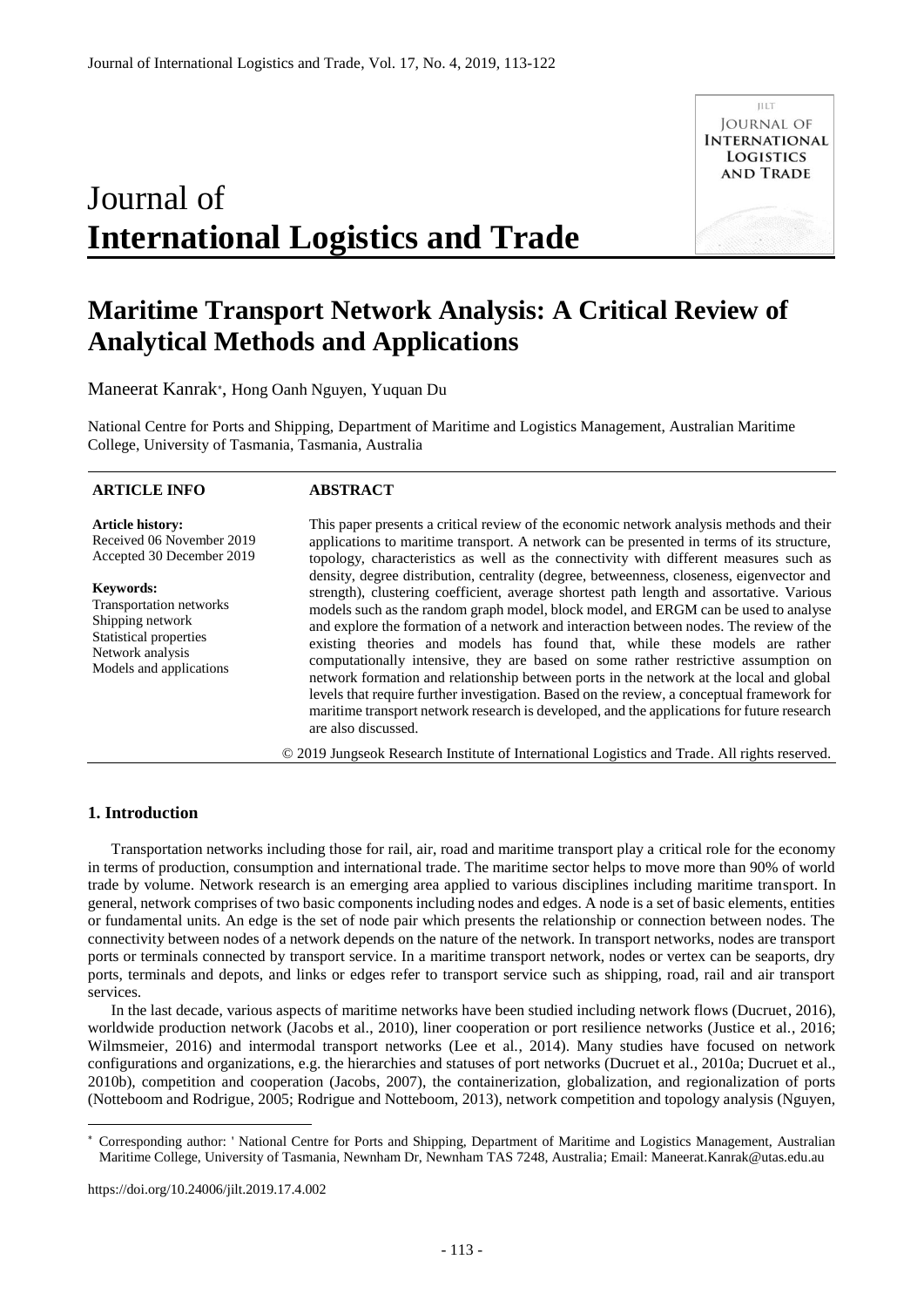2014; Tsiotas and Polyzos, 2015), operations research of networks (Christiansen et al., 2013; Meng et al., 2013).

Recently, social network analysis (SNA) has been emerging as a new approach to study networks and applied to various disciplines such as sociology, biology, economics, information, management and economics. The main focus of SNA is on the formation and connectivity of a network as a whole, while allowing for the random nature of connectivity and its effect on network formation. It also covers new aspects of a network, such as centrality measures, network density and diameter, and clusters in a network that have not been considered from the perspectives of operations research and other approaches. This study's objective is to review the SNA applications to maritime transport. This paper is divided into four sections. The next section provides the related measure and statistical properties used to analyse the network. Section 3 explains the network models and their applications to maritime transport research. Section 4 is the discussion of the implications for future research and conclusion.

### **2. Network related measures and statistics**

Network measures are descriptive statistics of a network providing essential information about its properties. This section presents the properties of a network in terms of its key measures and statistics, which are then used in network models to be reviewed in this paper. A network, often presented a graph is denoted as *G*(*N,L*) comprising of a set of nodes  $N = \{n_1, n_2, ..., n_N\}$  and a set of edges  $L = \{l_1, l_2, ..., l_L\}$  that connect the nodes. The graph *G* of a binary network, in which a link can be either zero or one, yes or no, can be represented using an adjacency matric *Y* with dimension  $N \times N$ , where  $y_{ij}$  $= 1$  if an edge exists from nodes *i* to *j*,  $y_{ij} = 0$  if otherwise. Alternatively, a binary network can also be expressed using its edge list *E* which has two column matrices with edge *l* given by  $l^{\text{th}}$  row of *E*,  $e_{ll}$  denotes the origin node of edge *l* and  $e_{l2}$ is the destination node of the edge. In a weighted network, in which a link can take any positive value as opposed to zero and one, a graph *G* will be described in terms of non-negative integer values for the entities in *Y*.

#### *2.1 Density*

One important measure of a network is its density, which indicates the level of its connectivity between its nodes. The density of a network is defined as the proportion of the total number of edges *m*(*G*) and the maximum possible number of edges *mmax*(*G*) (Oliveira and Gama, 2012):

$$
\rho(G) = \frac{m(G)}{m_{\max(G)}}, \qquad 0 < \rho < 1\tag{1}
$$

where  $m_{max(G)}$  is  $n(n-1)/2$  for the undirected network,  $n(n-1)$  for the directed network. A high value of density indicates that the nodes are closely connected (Yang et al., 2018). The density can also be used to identify a complete network, namely if the network has  $\rho = 1$  which implies that a network is complete, i.e. with all nodes connected. Conversely, if a network has  $\rho < 1$  which means the network is sparse or incomplete.

For a maritime transport network, the density measure can be used to indicate the level of service coverage. Hu and Zong (2013) used the network density concept to describe the tightness of the port-shipping network in China. Ducruet and Notteboom (2012) used the network density measure to examine the characteristics of the global container shipping network, while Tsiotas and Polyzos (2015) analysed the density of the maritime transport system in Greece.

#### *2.2 Degree distribution*

Degree distribution indicates the connectivity of nodes in a network and is one of the most important network statistics (Hu and Zong, 2013). It measures the probability distribution  $(p_k)$  which comes from the fraction of nodes which have degree  $k(n_k)$  and the total numbers of nodes  $(N)$  in a network:

$$
p(k) = \frac{n_k}{N} \tag{2}
$$

The degree distribution reflects the overall or global connectivity of the network system (Liu et al., 2012). For example, in a Binomial random graph model (presented below), where *p* denotes the probability that a node is connected by an edge, then the degree distribution is (Jackson, 2011):

$$
p(k) = \binom{n-1}{k} p^k (1-p)^{n-1-k} \tag{3}
$$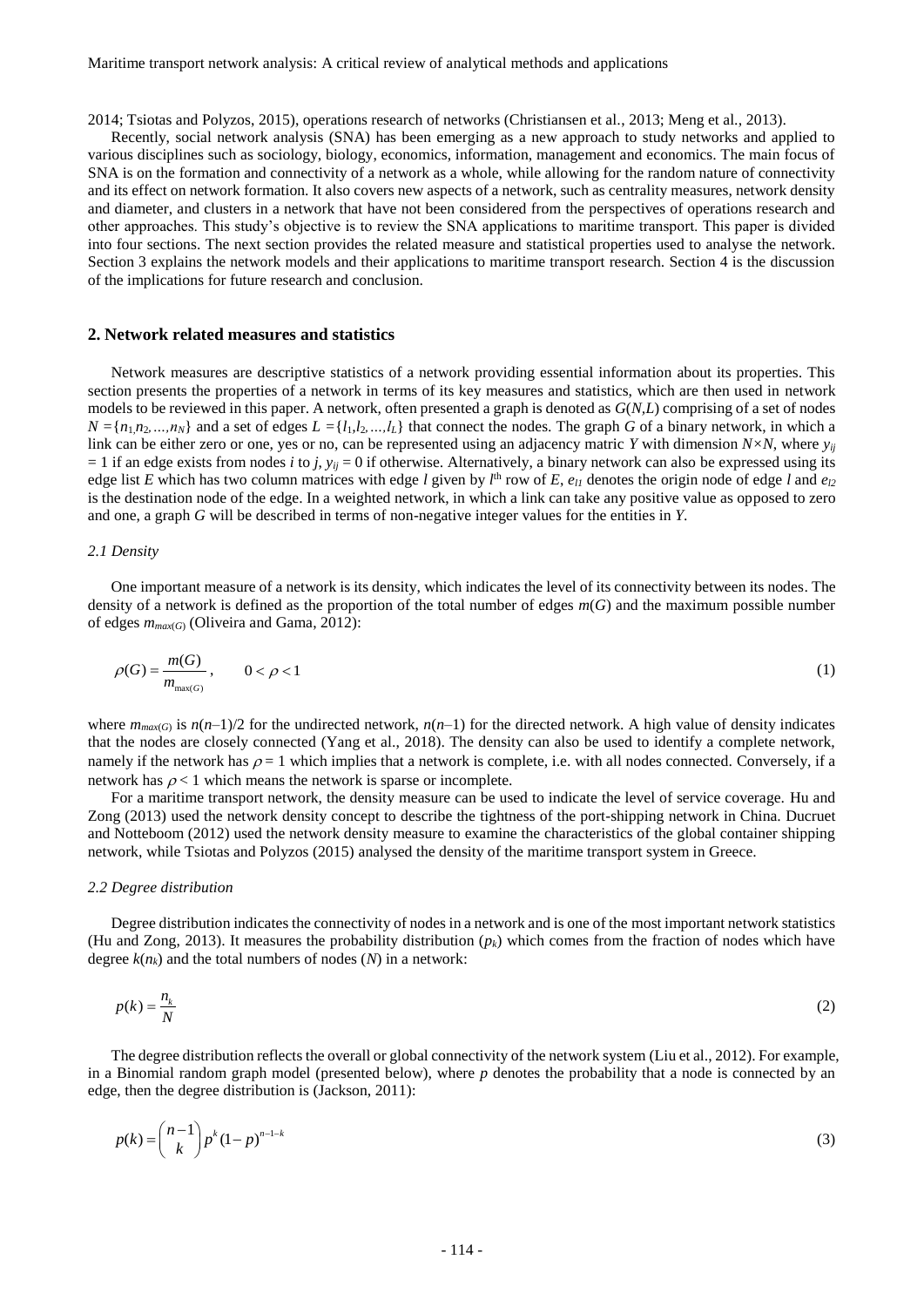For a network with a large *n* and small *p*, the degree distribution is can be approximated by Poisson distribution:

$$
p(k) = \frac{e^{-(n-1)p}((n-1)p)^k}{k!}
$$
 (4)

When degree distribution follows the power law, a network is scale free. Namely, there are a small number of nodes that have high connectivity, and a large number of nodes that have low connectivity (Liu et al., 2018b).

Degree distribution has been used in many studies on maritime transport networks to examine the characteristics of shipping and port networks. For example, Tsiotas and Polyzos (2015) used d*egree distribution* to investigate the characteristics of the maritime transport system in Greece. It is used to analyse topological property of the "Maritime Silk Road" shipping network and especially for container shipping (Jiang et al., 2019). It also is used to study the characteristic of the China, Japan and Korea shipping network (Guo et al., 2017). Existing studies have also used degree distribution to explore the characteristics of three types of network, i.e. regular, scale-free and random networks (Bagler, 2008; Jiang et al., 2019; Tsiotas et al., 2018).

#### *2.3 Centrality*

Centrality is used to explore a network at the local level, i.e. concerning a node, especially its importance or popularity through its connectivity with other nodes in the network. SNA uses various centrality measures. Degree centrality, the most basic measure of centrality, of a node is defined as the sum of a number of edges connected to it (Freeman, 1978):

$$
C_D(i) = \sum_{j=1}^{n} a_{ij} \tag{5}
$$

where *aij* is one if nodes *i* and *j* are linked by an edge and is zero otherwise. Given the role of ports as logistics nodes providing access to other ports and the hinterland, the degree centrality is a useful indicator of how well the port is connected in the network; a high degree centrality indicates that it is important (Zhang et al., 2018), well connected in the network or region (Hadas et al., 2017), highly influential (Lu et al., 2018). It can also be used to indicate the importance of a hub and central port in the network (Jiang et al., 2019; Tran and Haasis, 2014).

For a weighted network, the degree centrality of a node can be calculated in terms of the strength centrality based on the weights of edges, not on the number of edges (Opsahl et al., 2010). So, the strength centrality is used to analyse the strength of a node in a weighted network by estimating the sum of weights of the edges which connect to it (Liu et al., 2018a):

$$
C_{S}(i) = \sum_{j \in V} a_{ij} w_{ij} \tag{6}
$$

where *V* is the set of neighbours of node *i*, *wij* is the weight of an edge which connects between nodes *i* and *j*. The strength centrality is used to analyse the hierarchical and connectivity level of ports. Ports with a high strength centrality dominate the shipping network and hold leading positions. This measure is also used along with others measure to define the ego of a network to analyse the spatial heterogeneity of the network (Liu et al., 2018b).

While degree centrality can be used to show the importance of a node, it only concerns its immediate neighbours and does not consider the nodes in the network that are indirectly connected to it. Betweenness centrality overcomes this limitation of the degree centrality measure. It is a measure of the extent to which a node lies on paths between other nodes in a network (Newman, 2010). Thus, it considers the role of a node through its indirect links with other nodes in the entire network. Formally, betweenness centrality of a node is the sum of the fraction of the shortest paths (geodesic) that pass through it (Newman, 2005):

$$
C_B(i) = \sum_{s \neq i \neq i} \frac{\sigma_{st}(i)}{\sigma_{st}} \tag{7}
$$

where  $\sigma_{st}(i)$  is a number of geodesics from nodes *s* to *t* that pass through node *i* and  $\sigma_{st}$  is the number of geodesics from nodes *s* to *t*. Nodes with high betweenness may have much influence in a network through their control over information passing between other nodes (Newman, 2010). This measure can be used to identify the central role of a port in a region; ports with high betweenness centrality have more potential accessibility (Hadas et al., 2017). The measure can also be applied to find the ports which play the intermediary role or as a hub port in the network (Jeon et al., 2019). Hu and Zhu (2009) argued that the betweenness centrality can also be used with degree centrality to identify the potentially congested ports in a busy maritime network.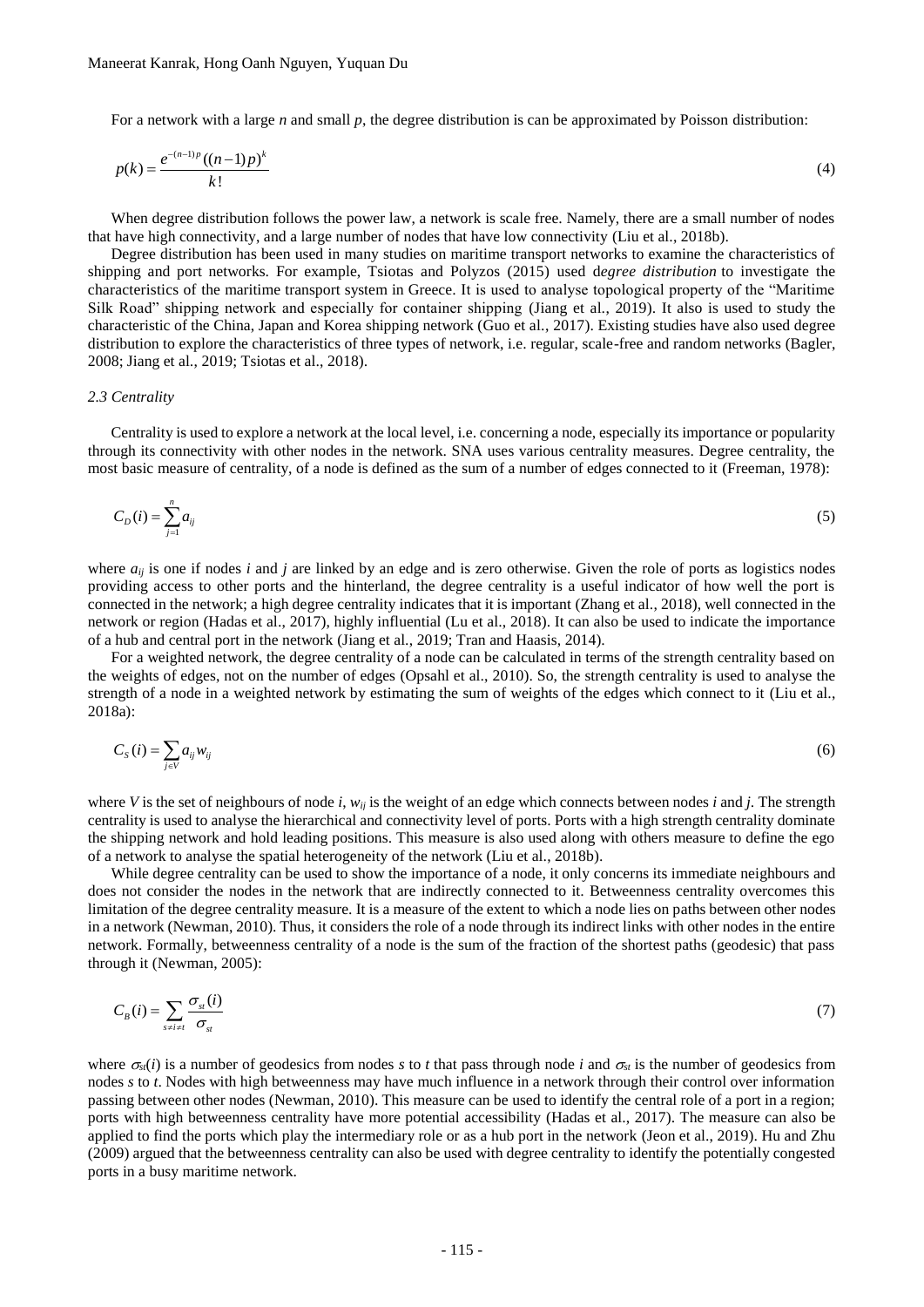Maritime transport network analysis: A critical review of analytical methods and applications

The fourth measure of centrality is closeness centrality, a measure based on the average shortest paths between nodes (Li et al., 2015). Thus, the closeness centrality of a node is defined as the inverse of average farness, which is the average length of the shortest paths from that node to all of the other nodes in the network (Jackson, 2010):

$$
C_c(i) = \frac{N-1}{\sum_{j}(i,j)}
$$
(8)

where  $l(i,j)$  is a number of edges in the geodesic between nodes *i* and *j*. Nodes have a higher closeness centrality are important more than other nodes (Zhao et al., 2014).

Because the average shortest path of a port indicates the average number of shipping routes passing through it in the network (Tsiotas and Polyzos, 2015), closeness centrality can be used to evaluate the central or hub ports in the network based on the shortest path concept (Kang and Woo, 2017). In other words, it can be used to assess the reachability of a port to the other ports in the studied region (Li et al., 2015). It is also a useful measure of a shipping lines' service coverage or "shipping accessibility" of ports in the network (Zhao et al., 2014).

The betweenness and closeness measures of centrality mentioned above indicate the centrality of a node purely in terms of its connectivity with the other nodes in the network. One aspect of these measures is that they treat 'the other nodes' equally. For example, two nodes having the same value of degree centrality are regarded as equally important in the network. The above centrality measures overlook the importance of the other nodes that a node is connected to in the network; all else being the same, a port with a link to a central or hub port is considered as more important than one with a link to a regional or peripheral port.

Eigenvector centrality overcomes the limitation of the above centrality measures; it measures the centrality of a node in terms of the connectivity within the network as well as the importance of those that are connected to it. This means the calculation of the centrality of node *i* requires the calculation of the centralities of the other nodes  $(j \neq i)$  that are connected to node *i*. The use of eigenvector helps to solve this interdependence issue (Bonacich, 1972), where a node becomes important because it is connected to other important nodes (Jackson, 2010). Eigenvector centrality is proportional to the sum of neighbours' centrality:

$$
C_e(i) = a \sum_j y_{ij} c_j \tag{9-a}
$$

where *a* is the constant,  $y_{ii}$  is one if *j* is connected to *i* and zero otherwise,  $C_i$  is the centrality of node *j* (Jackson, 2010). Since  $y_i$  are the elements of adjacent matrix *Y*, solving the system of equation (9-a) for all nodes is equivalent to solving for the eigenvector  $C_e$  of  $C_e(i)$  in the following equation:

$$
C_e = aY C_e \tag{9-b}
$$

Because eigenvector centrality indicates the importance of ports in terms of its connectivity with important ports in the network (Lu et al., 2018), it can be used to evaluate the central role of ports (Shanmukhappa et al., 2018) and to measure the "development potential" of a port (Zhao et al., 2014).

#### *2.4 Clusters in a network*

A clustering coefficient is a measure of a network considering its clusters. It is based on the notion that nodes with similar characteristics or attributes tend to cluster into the same group (cluster) (Holland and Leinhardt, 1971; Watts and Strogatz, 1998). The clustering coefficient measures the network cohesion at the local and global level (Hu and Zhu, 2009). At the local level, consider the neighborhood of a node. The local clustering coefficient of a node  $(C_i)$  is the number of links between the nodes within its neighborhood  $(E_i)$  divided by the number of possible links between them (Watts and Strogatz, 1998):

$$
C_i = \frac{E_i}{k_i (k_i - 1)/2} \tag{10}
$$

where  $k_i$  is a number of nodes in the neighborhood of node  $i$ .

At the global level, the global clustering coefficient of a network is the sum of clustering coefficients of all nodes divided by the number of nodes (*n*) in the network:

$$
C = \frac{1}{n} \sum_{i=1}^{n} C_i
$$
\n
$$
(11)
$$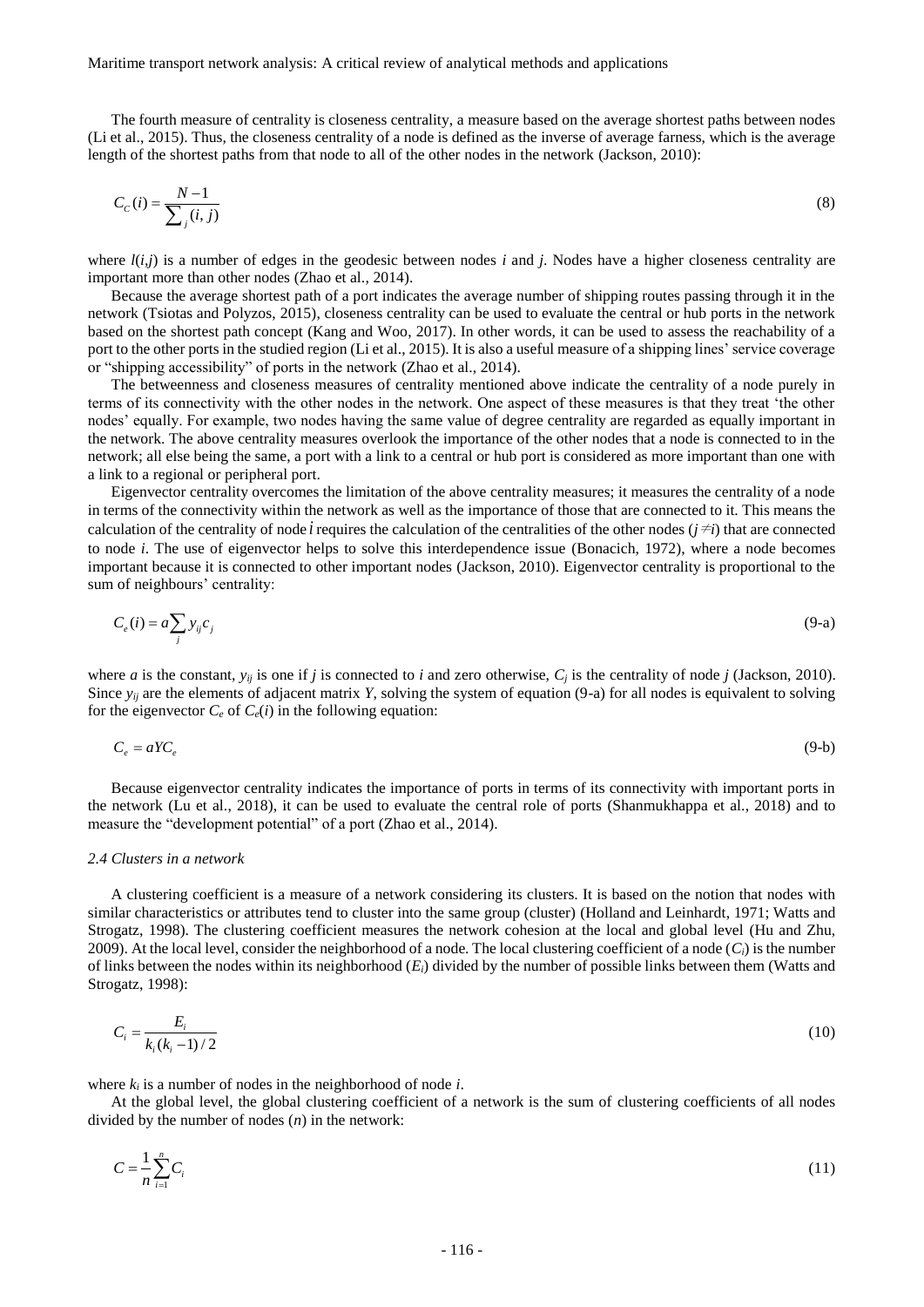Nodes with similar characteristics are classified into the same cluster leading to a network with a high density of edges. A node that has a high clustering coefficient is likely to be connected to other nodes with a short distance (Wang et al., 2011). This measure can be applied to study the characteristics of maritime networks, especially the level of shipping connection between the neighborhood of a port (Guo et al., 2017; Jiang et al., 2019). It can be used as an index showing the local shipping services around a port (Tsiotas and Polyzos, 2015). The hierarchical structure of a maritime transport network also can be analysed using the clustering coefficient (Liu et al., 2018a).

#### *2.5 Average shortest path length*

The average shortest path length of a network (*L*) is the sum of the shortest paths (geodesics) for all pairs of the nodes  $(d_{ij})$  divided by the maximum possible number of edges:

$$
L = \frac{1}{n(n-1)} \sum_{i \neq j} d_{ij} \tag{12}
$$

*L* can be used to measure the efficiency of a network in terms of its connectivity; a small value means the network's connectivity is highly efficient and vice versa. In maritime transport networks, the smaller, the value of the average distance between any two ports, the less transshipment and cargo transfer required to transport goods within the network (Hu and Zhu, 2009; Hu and Zong, 2013). The average shortest path length is also used to analyse the cooperative level within a network. A network with a small number of average shortest path length is considered as a tight network where ports are closely connected to each other (Caschili et al., 2014).

#### *2.6 Assortativity*

Assortativity is the measure of tendency in which nodes are mostly linked to nodes of similar attributes (Piraveenan et al., 2009). In other words, there is a tendency for a node to connect with other nodes similar to it in some ways.

Typically, the similarity is often measured in terms of nodes' degrees. The literature has several measures of assortativity. For example, it can be calculated as the average nearest neighbor degrees of a node in the network (Hu and Zhu, 2009):

$$
k_{m,i} = \frac{1}{k_i} \sum_i a_{ij} k_j \tag{13}
$$

where  $k_{mn,i}$  is the average degree of the nearest neighbours of a node *i* with degree *k*, denoted as  $k_{mn}(k)$ . Networks will be called 'assortative' if  $k_{nn}(k)$  is an increasing function of k. If  $k_{nn}(k)$  is a decreasing function of k, networks will be referred to as 'disassortative'. In the case of weighted networks, the average degree of the nearest neighbours can be calculated by:

$$
k_{m,i}^{\nu} = \frac{1}{s_i} \sum_{i} a_{ij} w_{ij} k_j \tag{14}
$$

Assortativity can be used to probe the architecture or the hierarchy structure of a maritime network (Hu and Zhu, 2009). Tran and Haasis (2014) stated that shipping lines tend to connect ports which have similar degree characteristics. In addition, the assortativity used to be one of the other topological properties to analyse the network structure (Ducruet and Notteboom, 2012). It also used to analyse the connection of ports in the multilayer network (Ducruet, 2017). Table 1 provides a summary of all measures to give a better understanding of network statistical properties.

#### **3. Network models, their applications to maritime transport and implications for future research**

#### *3.1 Random graph model*

This and next sections review the network models that have been applied to maritime economic research. Among this is the random graph model, also known as Erdős and Rényi (1959) model that integrates graph theory and probability theory (Frieze and Karoński, 2016). This model is often applied as a benchmark to study the topology and connectivity of a network (Karyotis and Khouzani, 2016). The assumption of the model is the random assignment of edges to nodes and lead to various properties of network structure (Newman, 2003). The model can be specified depending on the probability distribution resulting in specific random graphs.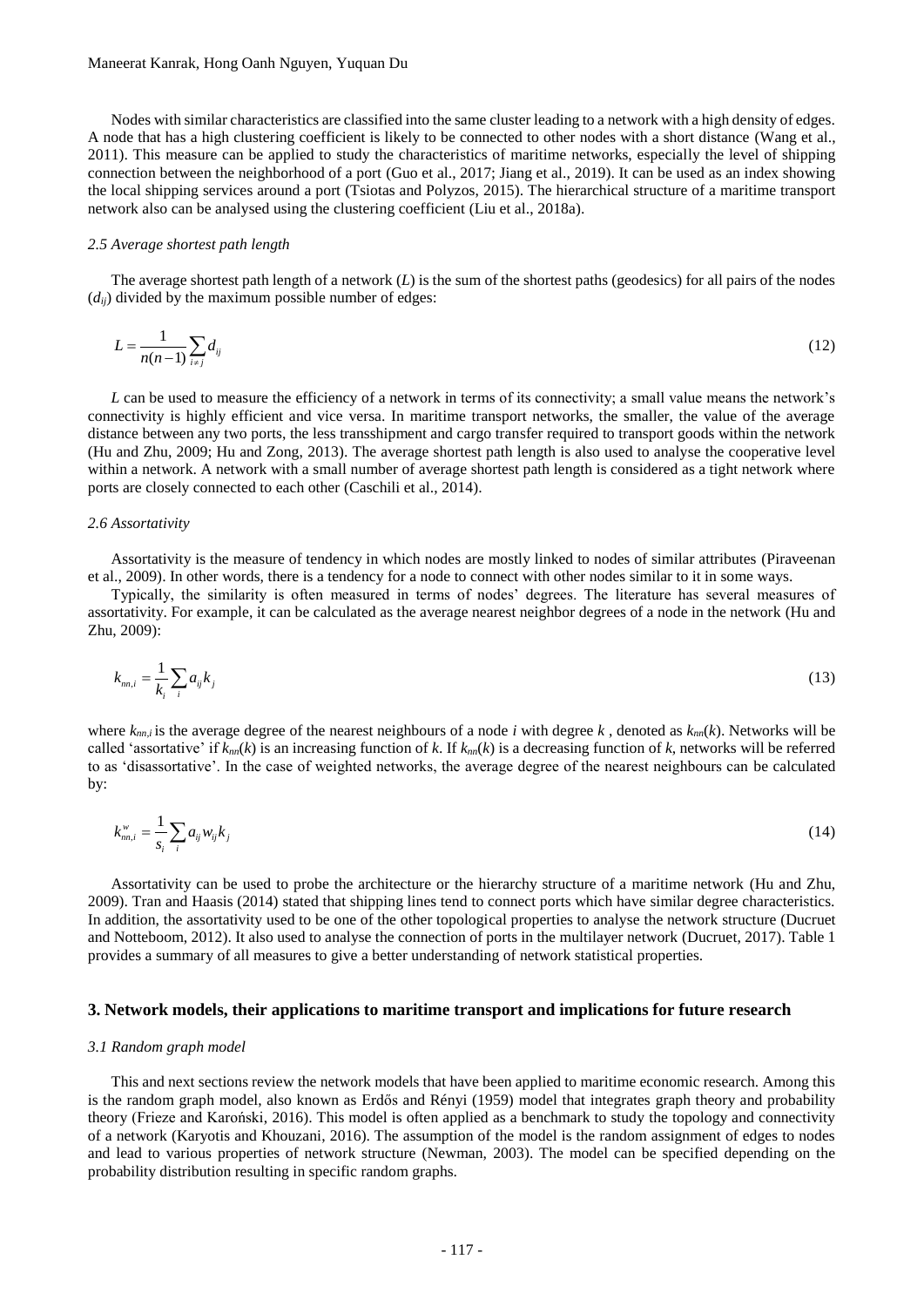| Network<br>measure                 | Advantages                                                                                                                          | Disadvantages                                                                                                                                                        | Applications                                                                                                                                                                      |  |
|------------------------------------|-------------------------------------------------------------------------------------------------------------------------------------|----------------------------------------------------------------------------------------------------------------------------------------------------------------------|-----------------------------------------------------------------------------------------------------------------------------------------------------------------------------------|--|
| Density                            | - Provides the probability of an edge<br>connects between nodes<br>- Identifies the sparse or complete<br>networks                  | - Reflects only the global level of<br>connectivity in the network                                                                                                   | - Indicates shipping service coverage<br>and connectivity level<br>- Examines characteristics and<br>tightness of shipping network                                                |  |
| Degree<br>distribution             | - Describes the probability<br>distribution of connectivity at the<br>global level<br>- Investigates network characteristics        | - Does not reflect the local<br>connectivity level and<br>characteristics of nodes                                                                                   | - Examines characteristics,<br>connectivity and topological<br>properties of the maritime<br>transports network                                                                   |  |
| Degree<br>centrality               | - Analyses the connectivity level of<br>each node<br>- Examines the importance,<br>popularity, hub and centrality of<br>nodes       | - Considers only on nearest<br>neighbour nodes<br>- Does not consider indirect<br>connections<br>- All nodes are treated equally<br>- Focuses only on local analysis | - Indicates important, hub and<br>central ports<br>- Examines the connectivity level of<br>shipping ports                                                                         |  |
| Strength<br>centrality             | - Shows the importance or strength<br>of nodes considering weights of<br>edges in weighted networks                                 | - Concerns only on immediate<br>neighbours<br>- Does not consider indirect links<br>and a number of edges                                                            | - Analysis of the hierarchical ports<br>and connectivity level of ports<br>- Identifies the leading position of<br>ports                                                          |  |
| <b>Betweenness</b><br>centrality   | - Identifies the influence, central and<br>controlling of nodes<br>- Considers the indirect connection<br>between nodes             | - Consider only a link between two<br>nodes<br>- Treats all nodes equally                                                                                            | - Identifies potential accessibility,<br>intermediate role and hub of ports                                                                                                       |  |
| Closeness<br>centrality            | - Reflects the global level analysis of<br>nodes<br>- Presents the average shortest path<br>of a node<br>- Considers indirect links | - Treats other nodes equally<br>- Does not concern the connection<br>between two nodes                                                                               | - Evaluates central and hub ports,<br>shipping reachability and<br>accessibility of ports                                                                                         |  |
| Eigenvector<br>centrality          | - Looks at the importance of other<br>nodes considering nodes'<br>centralities<br>- Identifies an important node                    | - Treats other nodes differently<br>- Considers only the connections<br>between important nodes                                                                      | - Identifies development potential<br>and central role of ports                                                                                                                   |  |
| Clustering<br>coefficient          | - Analysis of the local and global<br>levels of network cohesion<br>- Classifies the network into<br>subnetworks                    | - Does not consider the connections<br>of nodes between clusters<br>- Considers only nodes have the<br>same attributes                                               | - Investigates the connection<br>between the neighbourhoods of a<br>port, and the hierarchical structure<br>of the network<br>- Shows the local shipping service<br>around a port |  |
| Average<br>shortest path<br>length | - Measures the network efficiency in<br>terms of geodesics between all<br>pairs of nodes                                            | - Does not reflect the efficiency of<br>the local level or nodes                                                                                                     | - Examines the network efficiency<br>and tightness of maritime networks<br>- Analysis of the cooperative level<br>within the network                                              |  |
| Assortativity                      | - Analysis of the tendency of a<br>connection between nodes have<br>similar characteristics                                         | - Does not reflect the connectivity of<br>nodes have different attributes                                                                                            | - Examines network structure and<br>connectivity of ports have similar<br>degree characteristics                                                                                  |  |

|  | Table 1. Comparing network measures and its applications |  |
|--|----------------------------------------------------------|--|
|  |                                                          |  |

A uniform random graph is often denoted as *G*(*n,m*) with *n* being the number of nodes and *m* being the number of links or edges where  $0 \le m \le {\binom{n}{2}}$ .  $\leq m \leq \binom{n}{2}$ . A random graph model is based on the uniform probability distribution of links (Frieze and Karoński, 2016):

$$
p(G) = \left(\binom{n}{2}^{\text{-}1}\right)^{\text{-}1} \tag{15}
$$

A binomial random graph is often denoted as *G*(*n,p*), where *n* being a number of nodes and *p* being a probability that a link is assigned to a pair of nodes. The probability of a graph *G*(*n,p*) can be calculated as follows (Frieze and Karoński, 2016):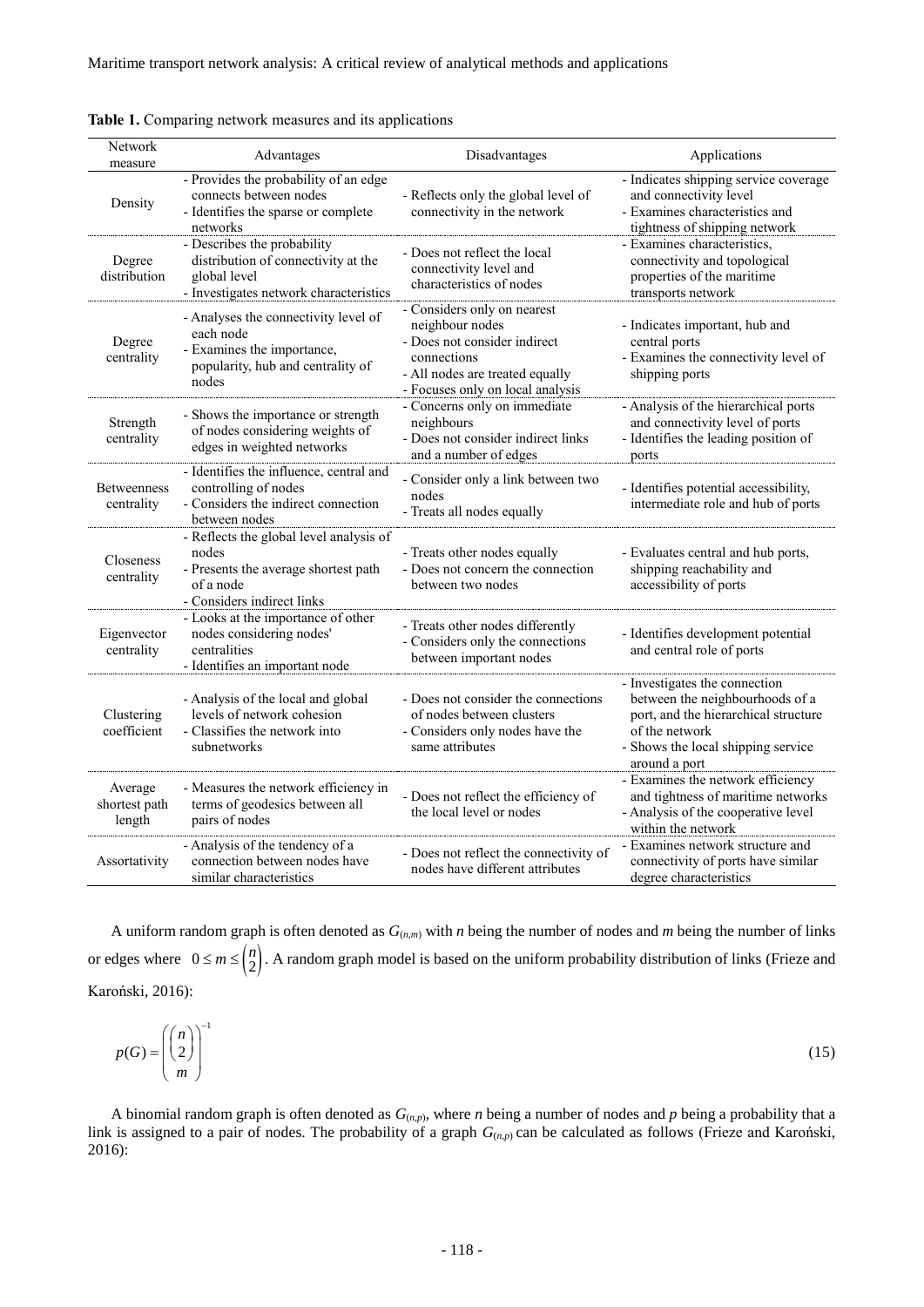$$
p(G) = p^{m} (1-p)^{{m \choose 2} - m}
$$
 (16)

The random graph model focuses only on topologies of networks with a probability distribution of edges. The model does not consider how edges and nodes are formed (Cai, 2017). In maritime transport networks, even there is no research has been done in network analysis using this model. A forthcoming paper uses the random graph model to analyse the formation of a cruise shipping network and its properties.

#### *3.2 Block model*

As an alternative to the random graph model, the block model aims to decompose a network into clusters by mapping nodes that have similar characteristics into clusters or groups (Salter-Townshend et al., 2012). The model provides an analysis of interactions between and within network clusters. Thus, the connection between nodes *i* and *j* is not formed randomly but instead depends on their characteristics. The probability of the link between *i* and *j* in the block model can be specified as (Jackson, 2010):

$$
\log \frac{p_{ij}}{1 - p_{ij}} = \beta_i X_i + \beta_j X_j + \beta_{ij} |X_i + X_j|
$$
\n(17)

where  $X_i$  and  $X_j$  are the vectors of characteristics of *i* and *j*, while  $\beta_i$  and  $\beta_j$  are vector parameters of *i* and *j* respectively. The model can be used to check the homophily of a network (McPherson et al., 2001). Typically block modelling is used to analyse community detection (Oliveira and Gama, 2012). The model can be applied to identify clusters in a maritime network in terms of the stochastic block model (SBM) (Bouveyron et al., 2015). Thus, it can be applied to analyse port choice decisions; how various factors affect the decision to run shipping service between two ports.

#### *3.3 Exponential random graph model*

Although the random graph and block models presented above can be applied to understand many properties of a network, these models need to be extended to investigate the homophily and the effect of various factors on network formation (Newman, 2003). The exponential random graph model (ERGM) of *G*(*n,p*) model is deployed to fill this graph. ERGM is a statistical model of social networks that explains the formation of networks, network links and relationships. It is based on the assumption that the emergence of a relationship might be influenced by other relationships or individual characteristics, represented as (Robins, et al. 2007):

$$
\Pr(Y = y) = \frac{1}{k} \exp\left\{\sum_{A} \eta_A g_A(y)\right\} \tag{18}
$$

where *k* is the normalizing constant to ensure that (18) is a proper probability distribution,  $\eta_A$  is the parameter vectors corresponding to the configuration of type *A*, and *gA*(*y*) is network statistic.

ERGM can be used to infer the formation of relationships in a network (Jiao et al., 2017) and to study the relationships between individuals and factors influential to the connection establishment (Cranmer and Desmarais, 2011). Because ERGM can be applied to simulate the random networks with a set of components, it makes use of essential information about the network structure such as degree distribution and the number of edges, triangles and connected components (Mukherjee, 2011). The model could be adopted to maritime transport networks and to investigate the homophily of ports and the influence of ports' characteristics on the network.

Despite its potential application to transport network research, it is interesting to note that no study has been found applying ERGM, with a notable exception is Guo et al. (2017) that applied the Barabási-Albert scale-free random network model with a preferential attachment mechanism. The author found the degree distribution of the China-Japan-Korea shipping network follows the power-law distribution. Moreover, the maritime traffic flow exhibits a hierarchy where hub ports play a central role in network connectivity.

#### *3.4 Implications for future research*

Although network measures and models are applied to many disciplines of network research, limited research has been found applying network analysis, especially social network analysis, such as the block model, random graph model, and exponential random graph models. Thus, future research can focus more on SNA applications to investigate the formation, connectivity, centrality, relationship and cooperation between nodes in transport networks. For example, the cooperation of ports in a network can be analysed through the application of the game theory to networks combining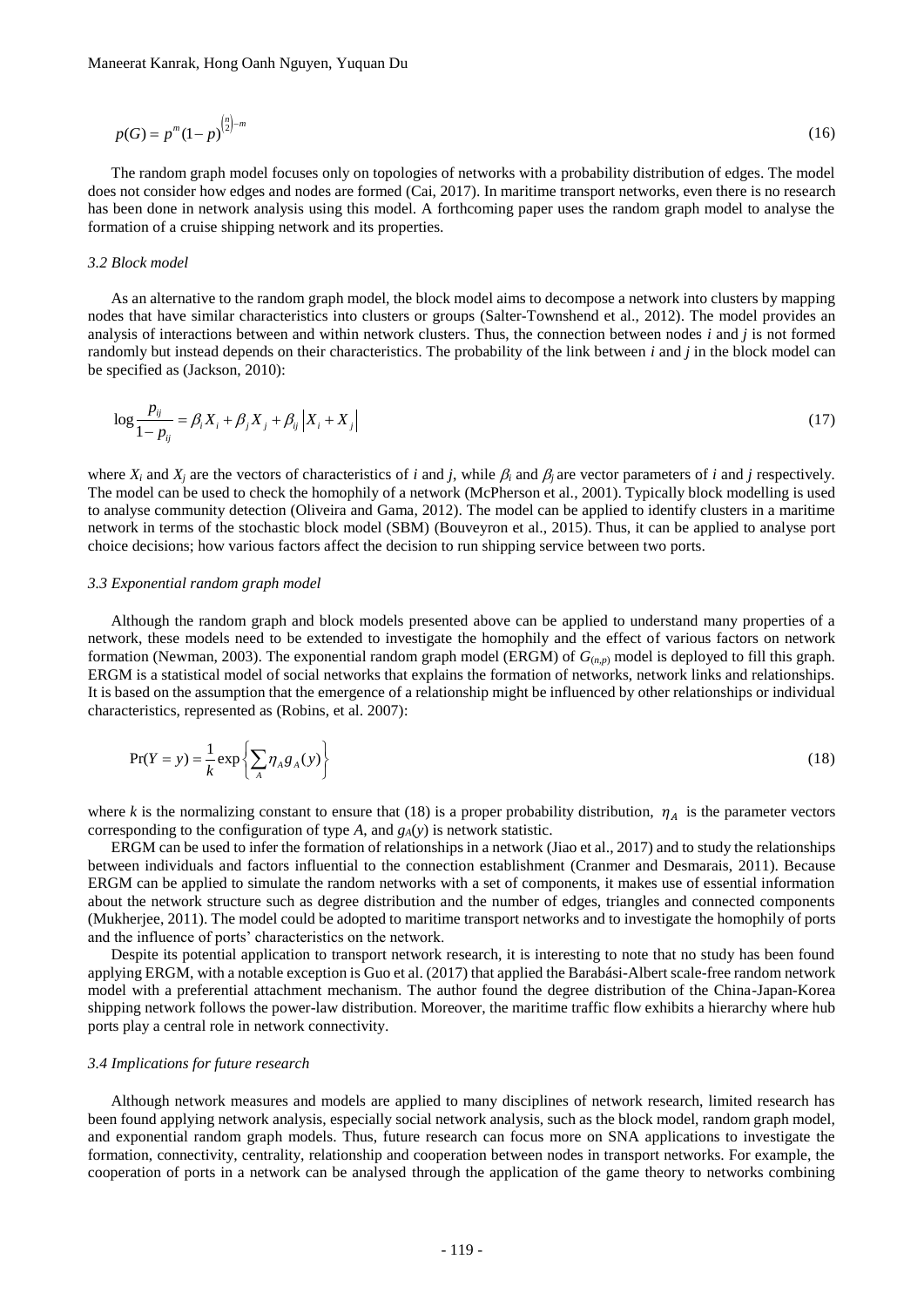game-theoretic and network analyses. The connectivity of the maritime network affected by ports' attributes and so on.

As many networks are not 'fixed' in nature but instead constantly expanding and changing with new nodes and link being formed, while some current nodes and links vanished, network dynamics and its effects on the behaviour of nodes and links merit further investigation. Future research could, for example, examine how cruise ship voyages can be planned considering the available (presumably fixed) network's nodes as well as available voyages. The paper does not show the relation of network analysis model which can be connected to other models, for example, optimization model. So, future work can also incorporate other network aspects and models into SNA.

To be more practical, the analysis can be extended to allow for dynamic networks with changing nodes and links (voyages). For simplicity, much research assumes homogenous nodes and undirected links, while they are not. Therefore, future research may relax such an assumption. Figure 1 presents a maritime network analysis (MNA) framework as an example of how SNA can be applied to maritime transport.



**Figure 1.** Maritime network analysis framework

## **4. Conclusion**

This paper reviewed the applications of the network theory especially social network analysis models to maritime networks, where ports are nodes linked by shipping services. It has been found that various network measures are useful in helping to explore the properties of transport networks. For example, density can be used to measure the connectivity of the entire network, at the global level. Similarly, degree distribution can be used to explore the topology of maritime networks, i.e. whether the network is scale-free, depends on whether degree distribution follows the power law.

At the local level, the importance of an individual node in the network can be evaluated using various measures of centrality, including degree, betweenness, closeness and eigenvector centrality. While degree centrality indicates the connectivity of a node to other nodes in the network, it only takes into account the nearest neighbour nodes. One the other hand, betweenness and closeness centrality can be used to measure the role of an individual node in the entire network, given the number of shortest links passing through it and distance to all other nodes in the network, respectively. However, none of these measures takes into account the importance of the nodes that a node understudy is connected to. This is where eigenvector centrality can be applied, giving the indication of 'not what you know but who you know'.

SNA can also be applied to study clusters or subnetworks within a network. The relationship between ports in the same group can be analysed using the clustering coefficient base on their characteristics or attributes. This measure is also used to analyse the topology of networks in terms of the small-world network (high clustering coefficient). While the assortativity is useful for analysis of the connectivity of ports with similar attributes. The average shortest path length is deployed to analyse the efficiency of a transport network.

The random graph model provides a basic framework for further analysis of a network's formation. It assumes that nodes can be connected by edges with independent probability addressing the random nature and many important resulting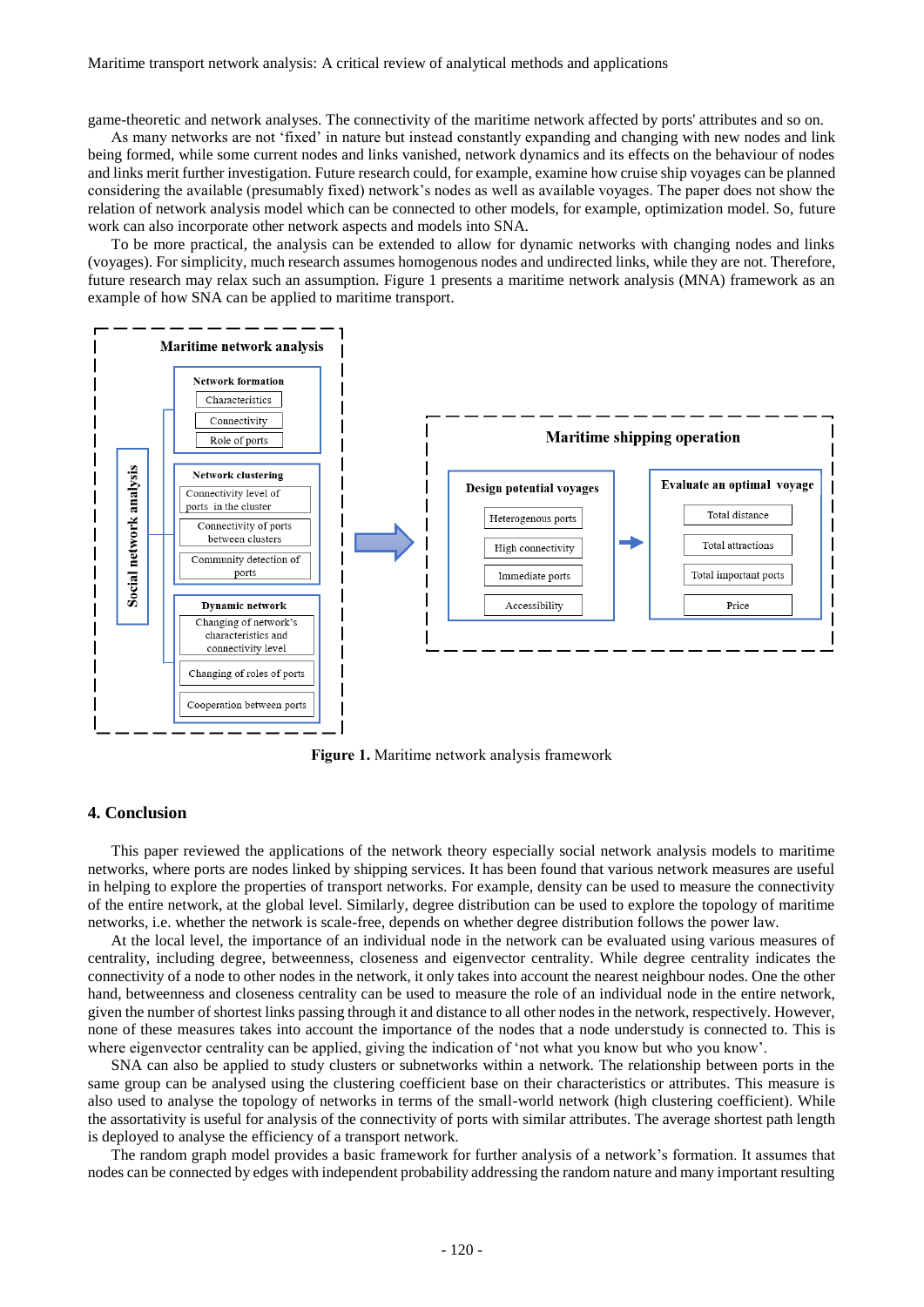properties of social, economic and transport networks. The model can be specified depending on specific probability distributions, including uniform, binomial and Poisson random graphs. Block model analyses the network formation considering the characteristics of nodes belonging to different groups with similar attributes. This model can be applied to analyse the interaction between members within the group and between groups. The exponential random graph model is an extension to the random graph model and can be applied to examine the homophily and the effect of the influential factors on network formation.

Despite metrics and models reflect the properties of maritime networks and ports, limited research applied the SNA to investigate maritime transport in many aspects, especially spatial metrics. Thus, the metrics should be adopted or used along with other models to present spatial properties and visualization of the networks.

#### **References**

- Bagler, G., 2008. Analysis of the airport network of India as a complex weighted network. Physica A: Statistical Mechanics and its Applications 387, 2972-2980.
- Bonacich, P., 1972. Factoring and weighting approaches to status scores and clique identification. Journal of Mathematical Sociology 2, 113-120.
- Bouveyron, C., Latouche, P., Zreik, R., Ducruet, C., 2015. Cluster Identification in Maritime Flows with Stochastic Methods, In: Ducruet, C. (Eds), Maritime Networks: Spatial Structures and Time Dynamics. Routledge, Paris.

Cai, H., 2017. A note on jointly modeling edges and node attributes of a network. Statistics & Probability Letters 121, 54-60.

Caschili, S., Medda, F., Parola, F., Ferrari, C., 2014. An analysis of shipping agreements: The cooperative container network. Networks and Spatial Economics 14, 357-377.

- Christiansen, M., Fagerholt, K., Nygreen, B., Ronen, D., 2013. Ship routing and scheduling in the new millennium. European Journal of Operational Research 228, 467-483.
- Cranmer, S.J., Desmarais, B.A., 2011. Inferential network analysis with exponential random graph models. Political Analysis 19, 66- 86.
- Ducruet, C., 2017. Multilayer dynamics of complex spatial networks: The case of global maritime flows (1977-2008). Journal of Transport Geography 60, 47-58.
- Ducruet, C., Notteboom, T., 2012. The worldwide maritime network of container shipping: Spatial structure and regional dynamics. Global Networks 12, 395-423.
- Ducruet, C., 2016. The polarization of global container flows by interoceanic canals: Geographic coverage and network vulnerability. Maritime Policy & Management 43, 242-260.
- Ducruet, C., Lee, S.W., Ng, A.K., 2010a. Centrality and vulnerability in liner shipping networks: Revisiting the Northeast Asian port hierarchy. Maritime Policy & Management 37, 17-36.
- Ducruet, C., Rozenblat, C., Zaidi, F., 2010b. Ports in multi-level maritime networks: Evidence from the Atlantic (1996-2006). Journal of Transport Geography 18, 508-518.
- Erdös, P. and Rényi, A.,1959. On random graphs, I. Publ. Math. Debrecen 6, 290-297.
- Freeman, L.C., 1978. Centrality in social networks conceptual clarification. Social Networks 1, 215-239.
- Frieze, A., Karoński, M., 2016. Introduction to Random Graphs. Cambridge University Press, Cambridge.
- Guo, J., Wang, S., Wang, D., Liu, T., 2017. Spatial structural pattern and vulnerability of China-Japan-Korea shipping network. Chinese Geographical Science 27, 697-708.
- Hadas, Y., Gnecco, G., Sanguineti, M., 2017. An approach to transportation network analysis via transferable utility games. Transportation Research Part B: Methodological 105, 120-143.
- Holland, P.W., Leinhardt, S., 1971. Transitivity in structural models of small groups. Comparative Group Studies 2, 107-124.

Hu, B., Zong, G., 2013. Topology analysis of China's port shipping network. Journal of Software 8, 2581-2586.

- Hu, Y., Zhu, D., 2009. Empirical analysis of the worldwide maritime transportation network. Physica A: Statistical Mechanics and its Applications 388, 2061-2071.
- Jackson, M.O., 2010. Social and Economic Networks. Princeton university press, Princeton.
- Jackson, M.O., 2011. An overview of social networks and economic applications. Handbook of Social Economics 1, 511-585.
- Jacobs, W., 2007. Port competition between Los Angeles and Long Beach: An institutional analysis. Tijdschrift voor economische en sociale geografie 98, 360-372.
- Jacobs, W., Ducruet, C., De Langen, P., 2010. Integrating world cities into production networks: The case of port cities. Global Networks 10, 92-113.
- Jeon, J.W., Duru, O., Yeo, G.T., 2019. Cruise port centrality and spatial patterns of cruise shipping in the Asian market. Maritime Policy & Management 46, 257-276.
- Jiang, L., Jia, Y., Zhang, C., Wang, W., Feng, X., 2019. Analysis of topology and routing strategy of container shipping network on "Maritime Silk Road". Sustainable Computing: Informatics and Systems 21, 72-79.
- Jiao, C., Wang, T., Liu, J., Wu, H., Cui, F., Peng, X., 2017. Using exponential random graph models to analyze the character of peer relationship networks and their effects on the subjective well-being of adolescents. Frontiers in Psychology 8, 583.
- Justice, V., Bhaskar, P., Pateman, H., Cain, P., Cahoon, S., 2016. US container port resilience in a complex and dynamic world. Maritime Policy & Management 43, 179-191.
- Kang, D.J., Woo, S.H., 2017. Liner shipping networks, port characteristics and the impact on port performance. Maritime Economics & Logistics 19, 274-295.
- Karyotis, V., Khouzani, M.H.R., 2016. Malware-propagative Markov Random Fields, In: Karyotis, V., Khouzani, M.H.R. (Eds), Malware Diffusion Models for Wireless Complex Networks. Morgan Kaufmann, Boston.
- Lee, E., Oduor, P.G., Farahmand, K., Tolliver, D., 2014. A coupled linear programming model with geospatial dynamic trip assignment